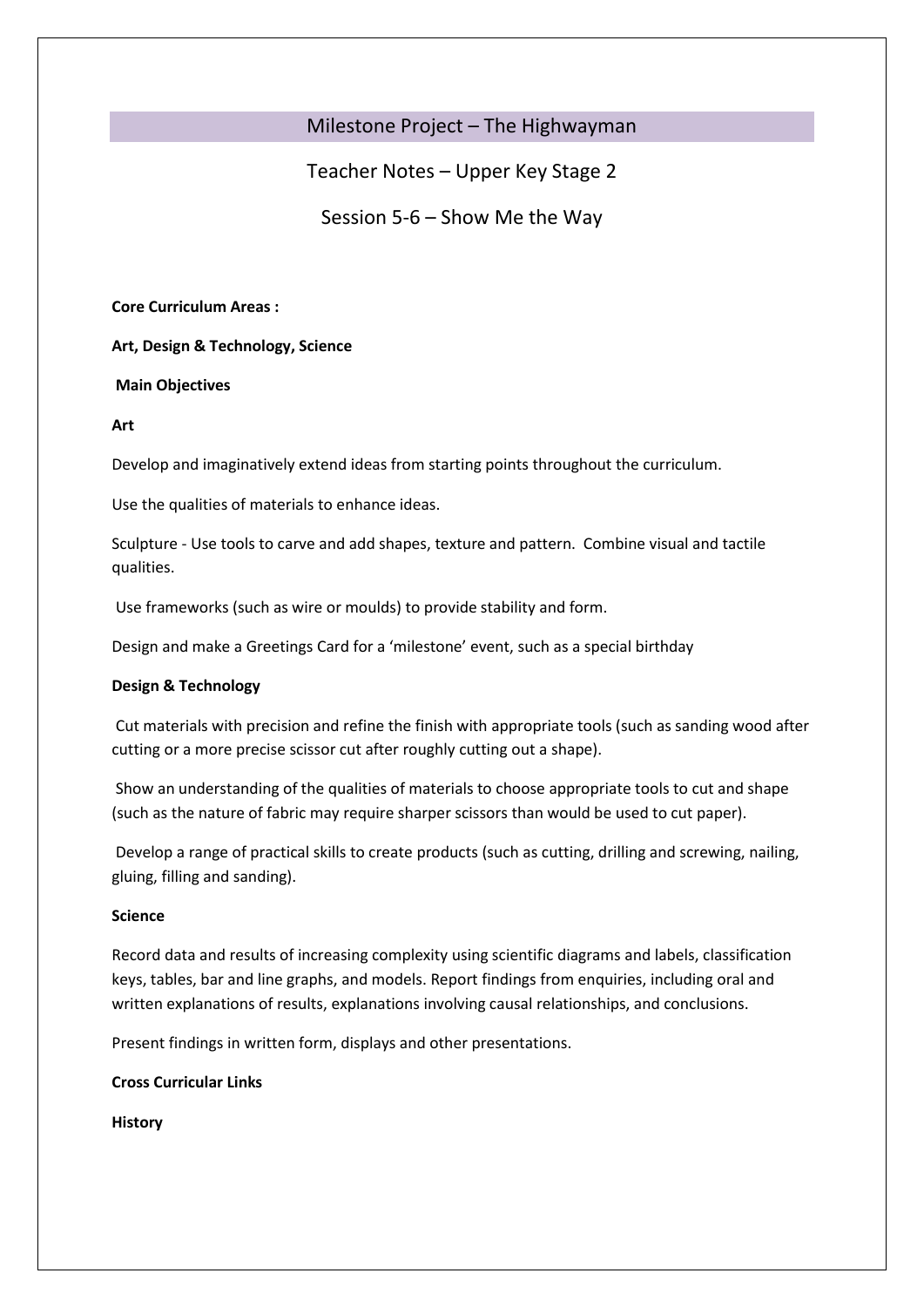### **Preparation / Resources**

PPT Images of milestones made of different materials

Materials for making waymarkers : clay, wood, cardboard….

Age appropriate tools for cutting, sticking, carving

Plastic sheet & aprons

Safety goggles

Planning sheet

Waymarker outdoor durability record sheet

#### **Introduction**

Teacher reminds the class about the journeys of the highwayman in the poem and also the in the video.

Class discuss how people travelled during this period in history. Teacher explains that there would not have been cars in those days and that many people travelled on foot or by horse. She explains that horses were as easy to recognise as cars are today.

Class discuss the importance of waymarkers and signposts and look at a powerpoint of different waymarkers from different periods of history that are still around the country to this day.

Teacher asks class to play a game trying to work out what each milestone on the PPT represents and when it was installed e.g. modern times or 18-19<sup>th</sup> Century.

Teacher asks class which ones the Highwayman might have seen.

Class discuss the materials used in different markers identifying materials such as stone, wood, cast iron, concrete…

Class also establish that the materials used in waymarkers were very important as must be durable to survive the elements and also be solid shapes and bright to be seen by travellers.

#### **Main Activities**

Teacher explains that the class are going to design a local way marker e.g. from school to your home,

from school to the park…….

Pupils can suggest their own ideas for a local route that may require a waymarker

Class divide into groups working with different materials to design and make their own way marker.

**Group A & B** – work with clay (substitute for stone)